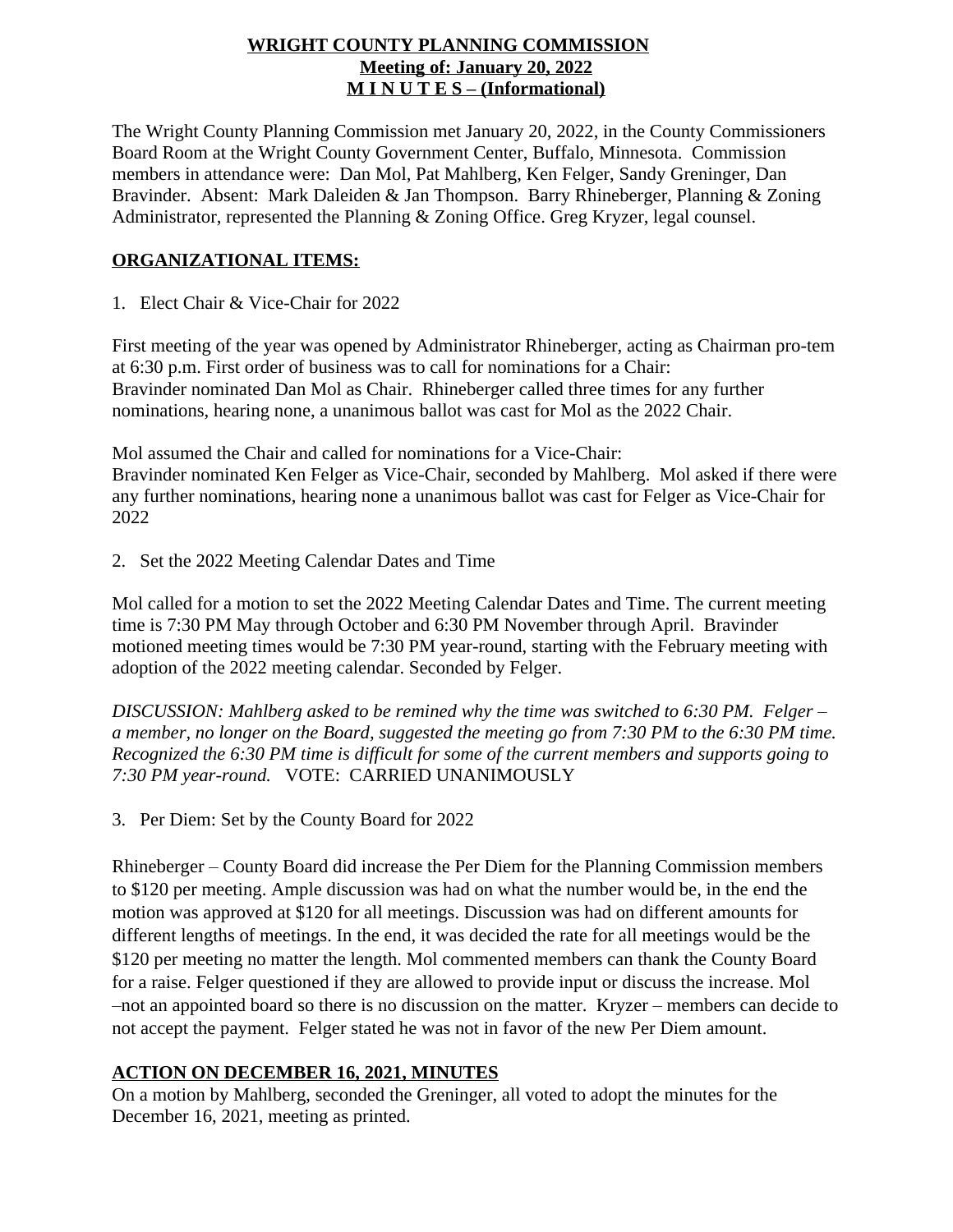#### **PUBLIC HEARINGS:**

#### 1. **SCOTT HENDRICKSON** – New Item

LOCATION: 8365 County Road 3 NW – Part of NE  $\frac{1}{4}$  of SE  $\frac{1}{4}$  Section 22, Township 121, Range 28, Wright County, Minnesota. (Southside Twp.) Tax #217-000-224101

Petitions for a Conditional Use Permit to have a contractor's yard, Cokato Janitorial LLC, to store applicant's business equipment and materials used for their cleaning service as regulated in Section 155.003(30), 155.029 & 155.048, Chapter 155, Title XV, Land Usage & Zoning of the Wright County Code of Ordinances.

Present: Scott Hendrickson

- A. Rhineberger displayed the location details. The conditional use permit that the applicant is looking for is a contractor's yard, Cokato Janitorial LLC. Intent is to store business equipment and materials used for their cleaning service in the existing building. The property is 1.43 acres located along the west side of County Road 3 in Southside Township. The property is zoned and in the Land Us Plan for AG General Agriculture. Due to conflicts with scheduling, the applicant has not met with Southside Township. They have indicated they are on the schedule for the February meeting. Given that this item was originally applied for in October, Staff determined it was best to present the request to the Board to allow for time to address any concerns or conditions before the Township meeting.
- B. Hendrickson stated they purchased this house because of the shop and location off County Road 3. The previous owner left the house, shop, and yard needing major repairs, cleaning, and maintenance. Over the course of a few months, they renovated the home, cleaned up the 40x40 shop and yard. The shop is an ideal size for their business. The neighbor, Angie Boyer, expressed concerns in a letter he would like to address. Another neighbor, Mike Latour, has property that surrounds their home but was not able to attend tonight's meeting. Support was provided in a written statement that was read and provided to Staff and the Board. Concerns in the written statement from neighbors Shawn and Angie Boyer were read and addressed by Hendrickson. Concern with the growing amount of traffic coming in and out of the property all hours of the day and night. Hendrickson stated there are 8 employees, 1 works remotely from North Carolina, 4 are full-time and are 3 part-time. The part-time employees come roughly once a week to pick up supplies. Increase traffic is possibly related to the extensive remodel and cleanup of the property that has been occurring for the last 6 months. This increase in traffic would be contractors and deliveries coming and going. Nighttime work accounts for less than 5% of business. Boyer stated employees are loud and congregate outside, often in the middle of the night, they drive erratically when leaving the property. Police have been on site on a couple of occasions due to disruptions. Hendrickson stated this is an inaccurate statement but possibly authorities were on site when their sons rented the property, the summer of 2020. Deputies tend to make traffic stops in front of the home. When a vehicle is being pulled over, they tend to turn from Highway 55 onto County Road 3. With the vantage point of the neighbors this could be deceiving. Since they have owned the property, the authorities were called regrading barking dogs and a medical emergency. Another statement of concern is extra traffic pulling in and out being so close to the train tracks and stop light. Many families are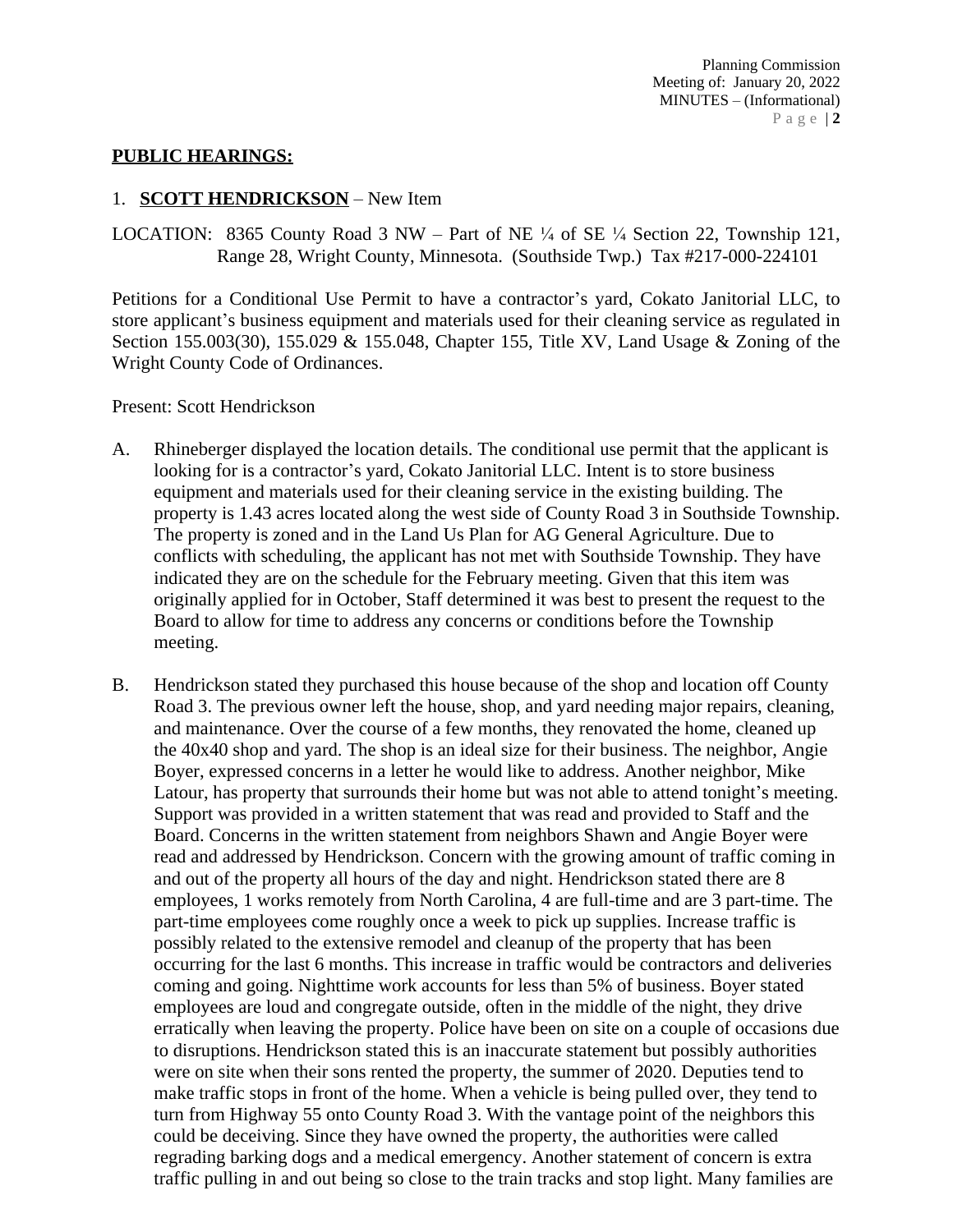raising children in the area and would like to see the area stay safe and low traffic as possible. In doing some research, according to MN DOT, in 2018, daily Hwy 55 had approximately 7,000 cars travel between County Road 3 and Annadale. The Star Tribune stated that 16-18 trains run through Buffalo daily. Yes, this is a very active track along Hwy 55 and County Road 3. In 2016, the average traffic coming off of Highway 55 going south on County Road 3 was 2,950 per day. They figure that they have 2-3 employee vehicles a day coming in and out, including the company vehicle. This would account for roughly 10 vehicles collectively. According to Boyer, the previous owner stated he called Wright County and asked if there was a possibility of obtaining a Conditional Use Permit and was told no. He is not aware of what the previous owner asked or required and therefore cannot comment. At time they took over ownership the shop windows were blacked out and there was a green house and junk filling the shop. The driveway and yard were in desperate need of a repair and cleanup. Now they are able to store company vehicles and cleaning supplies in the shed. Crushed rock and black top were added to repair the driveway and the yard was cleaned of garbage and mowed. Boyers have concern that turning this property into commercial would allow for traffic growth with around the clock noise and disturbance. They disagree with the opinion of around the clock noise and disturbance as their business does not operate all hours of the night. Out of consideration for neighbors a new home was found for one of their dogs, as together they could be very noisy. They feel the integrity of the neighborhood has improved as well as increased property value. The home has been completely remolded inside and out with exterior landscaping work to be completed this spring. They are asking the Board to go forward with a motion of approval so that they are able to meet with Southside Township in February 2022.

- C. Mol asked the Board how they would like to proceed. With the request not yet heard by the Township, is there concern with moving forward. The Township has always been a very important part of the decision and the Board does consider their opinion and thoughts.
- D. Bravinder questioned if this request is a home extend business. Rhineberger contractor's yard. With this request there are not the 18 criteria or the 500 ft. setback to neighbors.
- E. Felger moved to approve a conditional use permit for a contractor's yard to operate a cleaning and restoration business in accord with the narrative and site plan on file contingent on the Township approving the request. Signage on site must be in accord with the County sign regulations. Seconded by Bravinder.

*DISCUSSION: Rhineberger – if the Board approves the presented motion, what are the remedies if the Township does not approve. Mahlberg – what happens if the Township wants to add conditions. Not sure if a motion can be constructed in advance that would be able to adopt what the Township might ask for conditions and adopt. Felger – in that case would it come back to the Board. Kryzer – the best way might be for the Board to hold approval of the CUP or stay for 30 days and allow for final review by the Township than act at the next meeting. Rhineberger – at this point it might make more sense to table a decision until the next meeting. Mahlberg questioned if there is there an urgency to move forward. Rhineberger – the item was applied for in October. It was decided to at least let this Board discuss the request. At least now some discussion is out of the way, and we can try to move forward. The applicant did sign the 120-day waiver, so theoretically the request could be extended for an indefinitely amount of time. Commonly, with the Board of Adjustment situations like this do come up. The applicant is asked*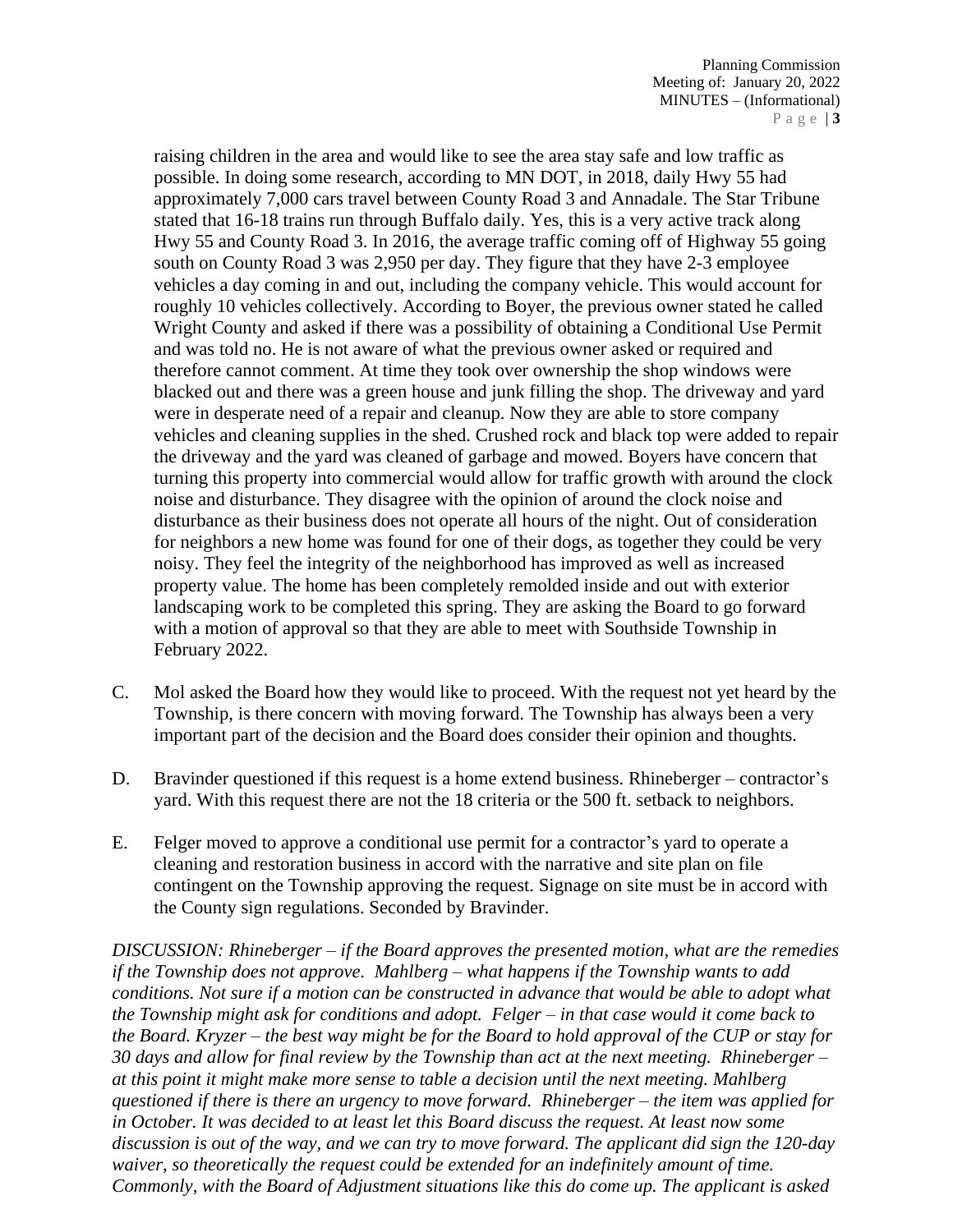*by the Board to address concerns or make adjustments to the plan and come back to for a decision at the next meeting. Mahlberg – if there is not a real important or urgent reason for a decision to happen tonight than he would prefer continuing to the next meeting. Felger asked the applicant if there was an urgency. Hendrickson – no reason it could not wait until next month. Confirmed they are set to attend the Township meeting in February. Felger – motion does say contingent on Township approval. Mol – if the Township recommends stipulations or conditions there is not a way to address those with the CUP, if approved tonight as motioned. If the applicant is not under a deadline than he feels it is best to wait for the Township response. Felger questioned the applicant if they applied in October why have they not been able to meet with the Township. Hendrickson – the first hearing was on the same date that their son graduated from the Marines. Felger – that was last fall, why no contact with the Township before now. Hendrickson – there was just one reason or another with communication and getting on the agenda that somehow it just kept getting missed. Felger – he hears the Boards concern regarding moving forward with the presented motion. Greninger addressed the applicant on their certainty that they are set to be heard by the Township and on the agenda for February. Hendrickson confirmed they are indeed on the agenda for the February 1, 2022, meeting and fully understand the importance.* 

- F. Felger stated because there is no urgency, he would like to withdraw his motion. Bravinder requested withdrawal of his second to the motion.
- G. Mahlberg moved to continue the matter for consideration to the February 17, 2022, meeting. Providing the applicant has met with the Township prior to that. Seconded by Greninger.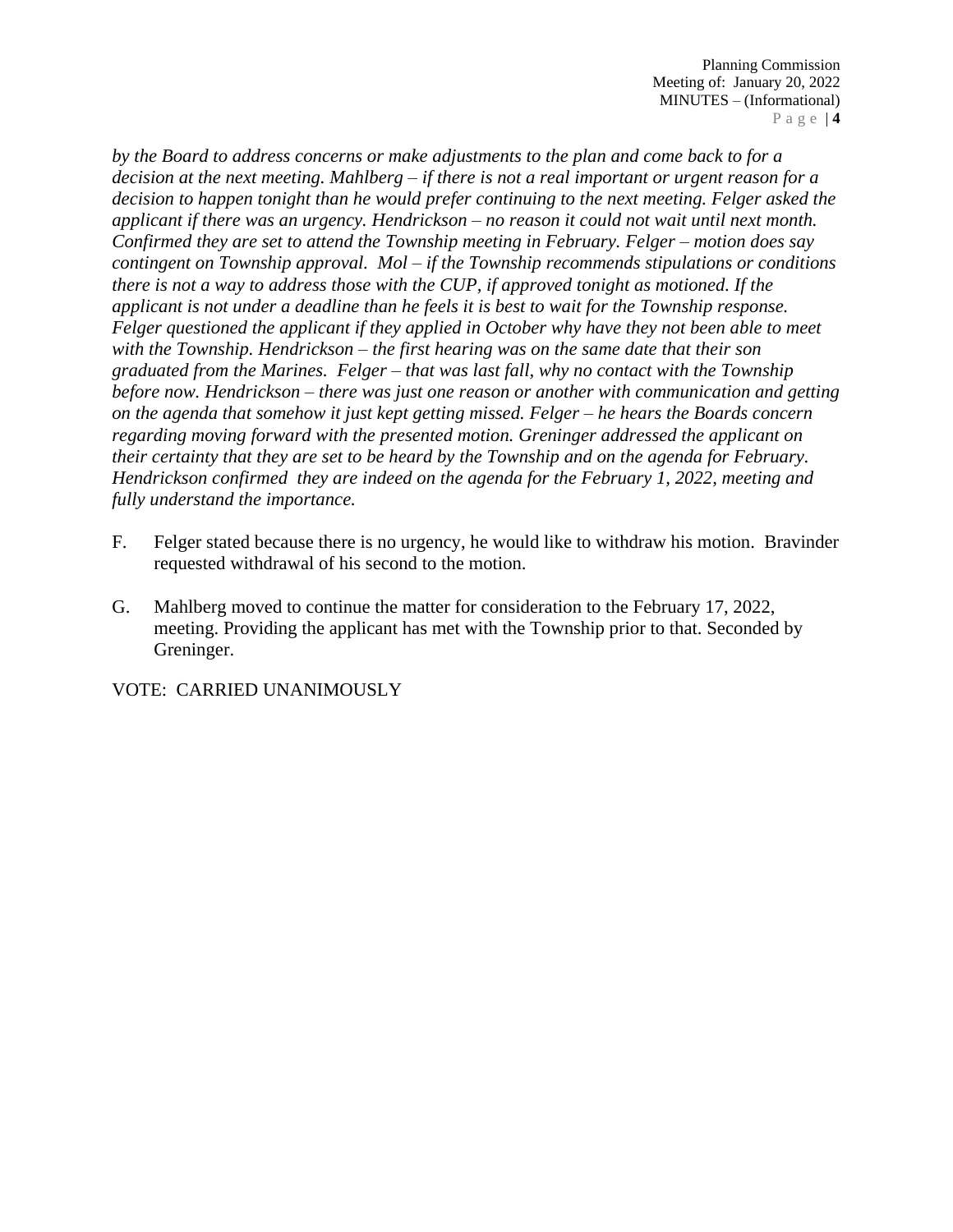## 2. **CRAIG MCADAMS** – New Item

LOCATION: 693 90<sup>TH</sup> STREET NE – Part of NE  $\frac{1}{4}$  & part of Gov't Lot 2, Section 19, Township 121, Range 25, Wright County, Minnesota. (North Lake - Monticello Twp.) Tax #213-100-191200 Property Owners: Elroy C. Yager, Eleanor A. Olson, Elvon P. Yager, Elaine M. Ailie and Eloise K. Lee

Petitions to rezone approximately the South 91.52 acres from AG General Agriculture to A/R Agricultural-Residential S-2 Shoreland as regulated in Section 155.028, 155.047 & 155.057, Title XV, Land Usage & Zoning of the Wright County Code of Ordinances.

Present: Craig McAdams, Tim Hillukka

- A. Rhineberger reviewed the property location, noting it is currently zoned AG General Agriculture/Shoreland and in the Land Use Plan designated for Rural Residential. Proposed zoning requested is for the 91.52 acres to A/R Agricultural Residential/S-2 Shoreland. The property is 102 acres in total. Recently the north 13 acres went through the Board of Adjustment (BOA) and was approved for the division of two entitlements, along 90<sup>th</sup> Street, and included a 66' access strip. This 66' strip is the proposed access road for the remainder 91.52 acres and proposed subdivision. The Township did approve the request to rezone and indicated they are willing to take over the proposed road. The only item before the Board currently is the rezoning of the 91.52 acres.
- B. McAdams looking for approval to rezone from General Agriculture to Agricultural Residential. The concept plan has been presented and disused with the Township multiple times with the Township agreeing to take over the road and stating they are in favor of the request. Hope to move forward with the road this spring.
- C. Bravinder asked Rhineberger to display the current Land Use Plan and Zoning maps.
- D. Mol asked if anyone from the public had comments.
- E. Dan Holthaus questioned if the property is currently zoned A/R or AG. Rhineberger explained the difference in the current Zoning map and the Land Use Plan map. Holthaus questioned if parcel is currently zoned AG does it need to switch to S-2 and does that change development. Rhineberger – S-2 is an overlay designation given to a property located within 1,000 ft of a lake. Shoreland designation is not a request, it is either within a 1,000 ft. of a lake or it is not. Holthaus – with S-2 classification would the proposed lots be able to go down to the 2-acre parcels with the 200 ft. along the lake shore. Rhineberger – lot size requirements are based on the Zoning District. With A/R being primary and S-2 the overlay the minimum lot requirements are lakeshore width of 300' and minimum of 10 acres. Holthaus stated his concern was if the lot was going to become a bunch of 2 acre lots with the S2 being a factor.
- F. Faiza Zuckerman questioned if the proposed road was already approved. Mol the road has not been approved. The road and lot discussion will be part of the development review. Zuckerman stated that she moved to the country for a reason, would like to see that area stay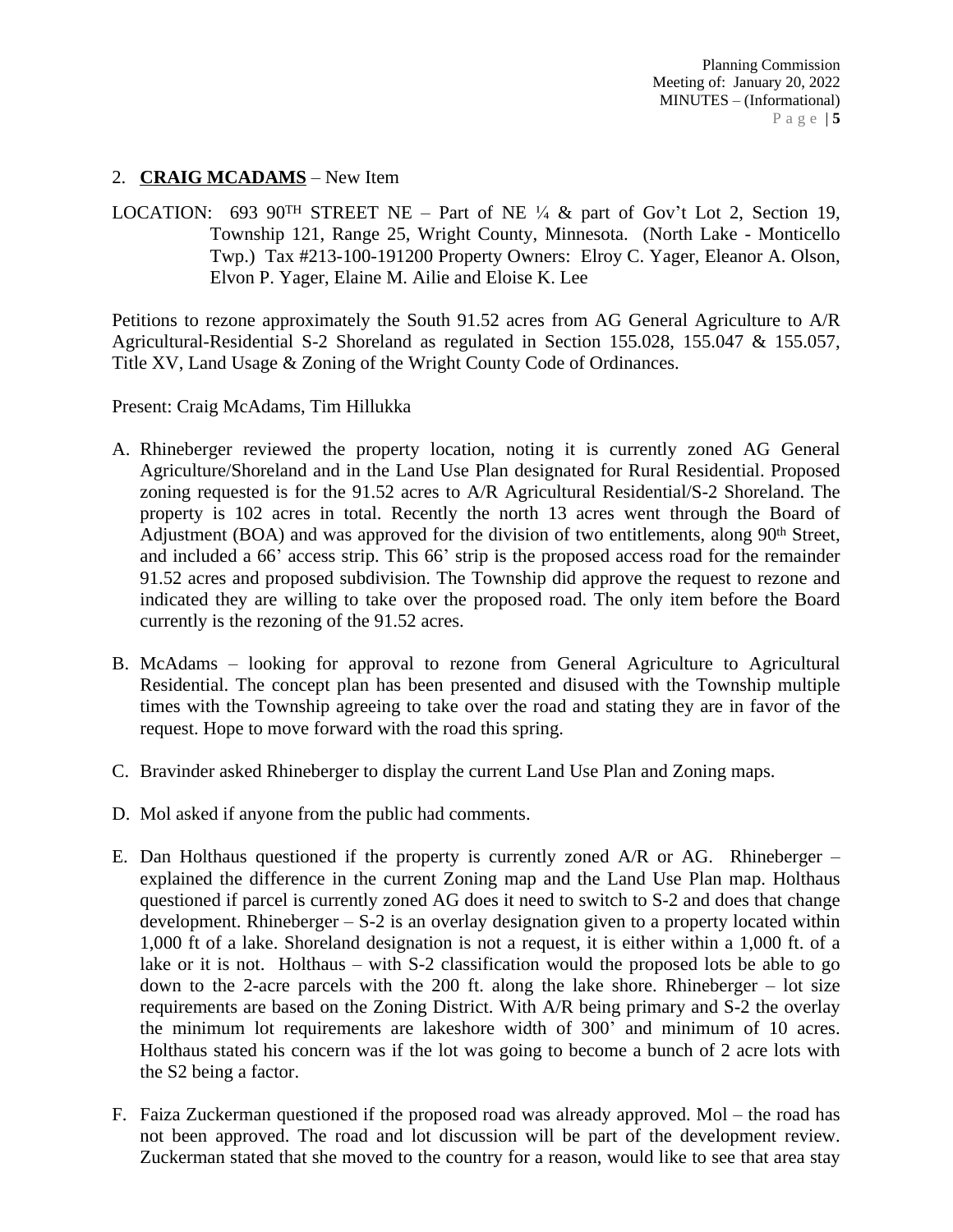county. Have animals and children and feels that is a lot of homes and it is starting to feel more like a suburb and not the reason they moved to this location.

- G. Bravinder stated he does not see a problem granting the rezoning.
- H. Felger questioned if the BOA action allowed the two lots and left the remainder restricted or where there three entitlements. Rhineberger – with over 100 acres there was three entitlements on the property. Mol – there were 3 entitlements, which is why there needed to be an access strip to the back parcel. Felger questioned the reason of the 66' strip. Mol – to prevent a land locked situation, the BOA required 66' access to the back lot. When the 2 lots were approved, they each received an entitlement and without that 66' access strip the 91 acre parcel would be landlocked. Rhineberger – with there being three entitlements, if they had not requested to rezone, the 66' access strip and entitlement would allow a house. The BOA could have approved a 33' strip but in this case the 66' access strip meets the minimum requirement for a public road. Kryzer questioned if the applicant is proposing to plat the two entitlements that are noted on the concept plan. Rhineberger – those are not part of the proposal and are included in the concept plan because of the road location. The 2 lots have been approved as entitlement divisions, which can be processed today if they have the soil borings and survey. Reminded the applicant that the two entitlement lots cannot be part of the concept plan, as they do not meet the minimum requirements for lot size. The Surveyor will need to remove them from the concept plan, as they are currently shown as Lots 1 and 9.
- I. Hillukka those lots were included in the concept plan because the road is part of the concept plan. Not knowing exactly where the road is going to go but wanted to show the concept. Rhineberger – the location of the road must be known. The development and two lots already approved are based on the location of the road. There isn't the ability to move the road. Hillukka – understands but 5' one way or the other will not greatly change the plan. The Surveyor has yet to complete a detailed and accurate survey with the exact location of the road.
- J. Greninger discussion is only regarding the rezoning, not the plat. Mol confirmed the discussion and decision is just the rezoning. Applicants tend to present a concept plan with a rezoning request. It does not guarantee approval on the subdivision proposal; it provides the opportunity to see density and what the applicant envisions.
- K. Rhineberger this request is a little unique compared to what normally comes before the Board. Once the rezoning is approved there is no way not to continue with some type of development and a new road. If the rezoning is approved, and some type of development does not happen then this lot would not meet the minimum road frontage and therefore would not be entitled to a house, unless the public road is built. There have been situations where an applicant has rezoned to A/R, just to get one house. In this case, that is not possible because of the minimum road frontage requirement. If approved by the County Board, there must be some type of development of a public road in order to build a house on that remaining acreage. Kryzer – the Board needs to understand that if the rezoning is approved the rezoning occurs at that point in time. If there is apprehension related to the road and how the lots are proposed, or they are not comfortable with the concept plan; from a legal perspective he would recommend denial of the application.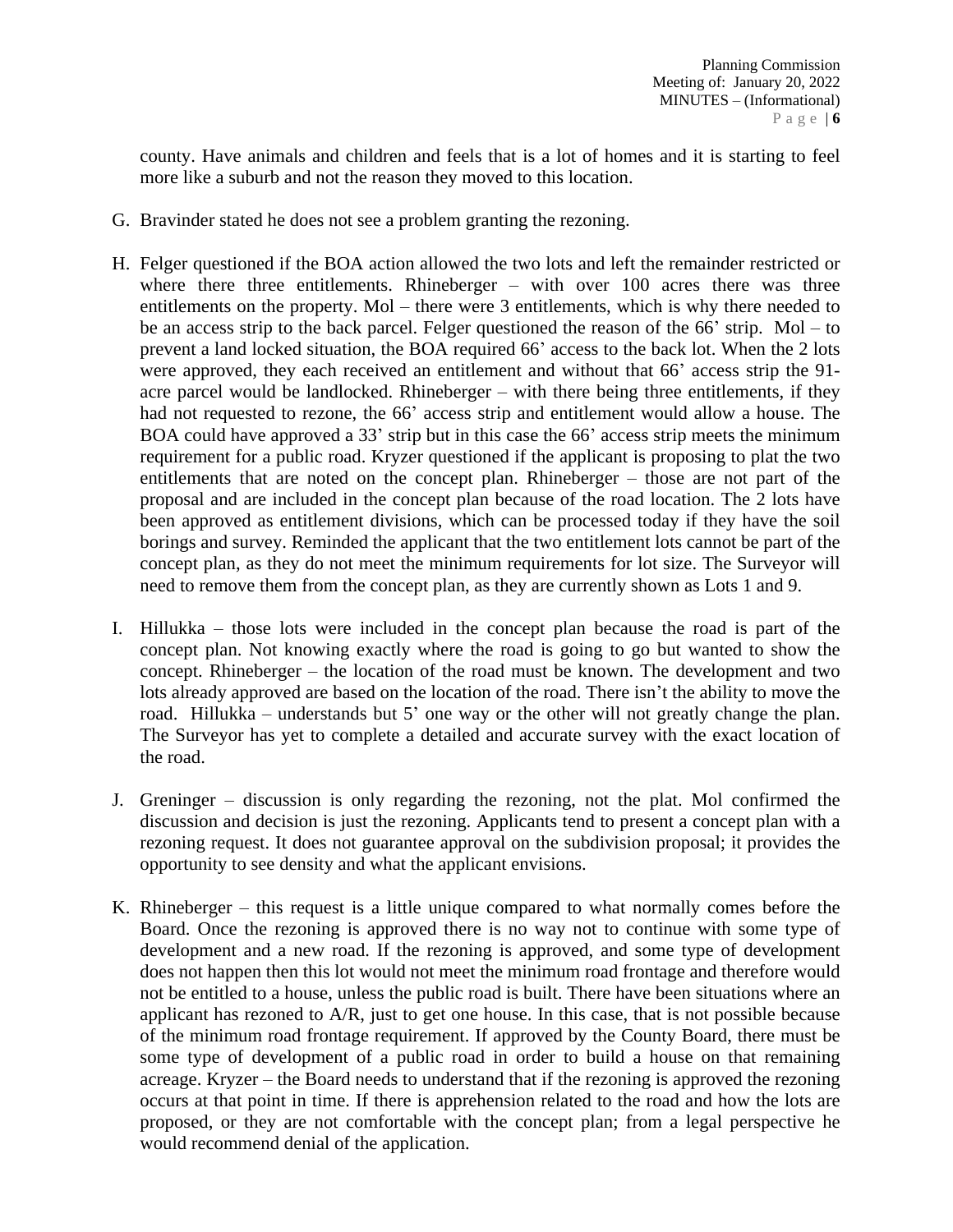- L. Mahlberg just adjacent to west is the Viet tract went that through the same process within the last year. Rhineberger confirmed the Viet property borders the parcel before the Board. Mahlberg – according to rules the Board needs to look at if there is a need for this type of land in this area. The Viet property was parceled off with prices of about \$300,000 and they sold pretty fast. Some lots are still sitting there as well as some lots on Ames Avenue. Decide if there is evidence lots like these are in hot demand or are we starting to see a spot were a bunch of properties, like these, will be sitting for sale for a while.
- M. Bravinder respects the right of the property owner to take the risk on themselves. Rezoning this property is not harming the neighborhood. The parcel is already surrounded by current A/R zoning. Respects the applicants desire to develop the land and it is not out of the ordinary from what has been seen in the past, except for the BOA road portion. Concern with the concept plan is the comments from SWCD regarding delineation on Level 1 and Level 2. This was a similar issue with a property being developed in Buffalo Township. Mol – are the wetlands and delineation needing to be looked at first, before rezoning is addressed. Bravinder – if delineation cannot be done the number of lots would be limited. Looking at the map and elevation, the concept of the road does not appear to be a problem from an elevation standpoint. Hillukka summarized the response from SWCD regarding the delineation. There would most likely need to be a Level 1 delineation to provide a wetland boundary, that would be incorporated into the concept plan. A Level 2 delineation may be required, for areas where impacts may occur. Rhineberger – there are likely ways to adjust the concept plan and work around the wetlands. The number of lots could be affected but it is not a deal breaker. With the nature of the rezoning and regards to the road, a wetland delineation should be required.
- N. Bravinder moved to recommend approval of the rezoning to the County Board of Commissioners for the south 91.52 acres of the property from AG General Agriculture/S-2 Shoreland to A/R Agricultural-Residential/S-2 Shoreland because the Board feels it meets the criteria laid out in the Land Use Plan and the Town Board approves. Mahlberg seconded the motion.

## VOTE: CARRIED UNANIMOUSLY

*DISCUSSION: Rhineberger reminded the applicant they need to work on getting the preliminary plat items completed and apply for the subdivision hearing.*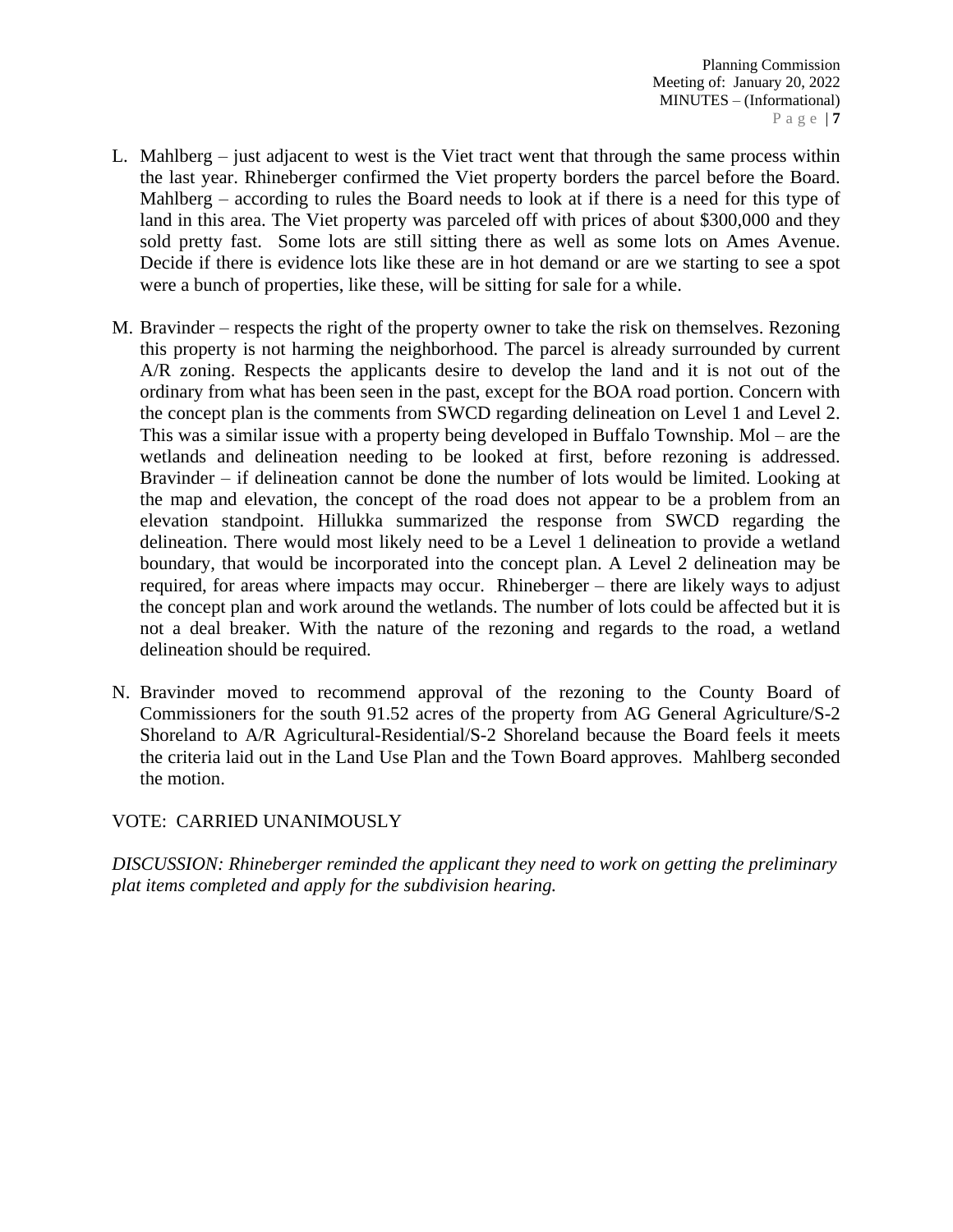## 3. **DUININCK, INC.** – New Item

LOCATION: NW ¼ of NE ¼; S ½ of NW ¼ & NW ¼ of SW ¼ & Gov't Lot 2; also, Part of W ½ of SE ¼, all in Section 28, Township 121, Range 25, Wright County, Minnesota. (Monticello Twp.) Tax Parcel ID #213-100-281200; 213-100-282300 & 213-100-283400 Owners: Joseph & Janice Holthaus & Patricia Holthaus

Petitions for an amended Conditional Use Permit to allow placement of a hot-mix plant, storage, and processing of recycled concrete & bituminous in the mining pit through the 2024 construction season. Also requested are occasional extended hours of operation including some limited nighttime hours (the hours permitted are  $7$  a.m.  $-7$  p.m.) to allow for warmup, maintenance, sand, gravel and hot-mix production to meet contract deadlines as regulated in Section 155.029, 155.048, & 155.100 Chapter 155 Title XV, Land Usage & Zoning of the Wright County Code of Ordinances.

Present: Jason Versteeg, engineer for Duininck

- A. Rhineberger displayed the current aerial site plan and reviewed the request. In 2020 there was a request to place a ready-mix plant for the 2020-2021 seasons. This request would be a renewal of that CUP. The property is zoned General Agricultural and is AG in the Land Use Plan. Recommendation was received from the Township to approve extending the CUP to allow an asphalt plant in the mining pit through the 2024 season, as specified in the current CUP, which states "any operation outside the hours of  $7 \text{ a.m.} - 7 \text{ p.m.}$  must be job-specific and requires approval of a separate CUP" with the Township to review the operation on an annual basis. No comments or complaints on the current operation have been received. Mol questioned if any complaints in the last 2 years with Rhineberger confirming there were no complaints.
- B. Versteeg one of the comments from the Township was relating to the operation outside the hours of  $7 \text{ am } -7 \text{ pm}$  would require a separate CUP that is job specific. Certain there are contacts this year that will require nighttime paving. Coming back before the Board for a separate CUP does not seem very efficient. Possibly the Board could approve with a condition such as, contingent on administrative approval, rather than be required to go through the whole 2-month CUP process. A lot of the time these contracts are specific on timing and require more expeditious output than 2 months would allow. Mol – in the past with specific projects, like Interstate 94, it is understood work will be done in the evening and strictly in those time frames. With the job specific approvals, it is clear on when the working hours will occur, and it prevents working night hours if the job falls behind schedule. The Board, Townships and County still must answer to the citizens and that is usually done with job specific CUPS to address working outside regular hours. Kryzer questioned the applicant of when bidding will start for the upcoming construction season. Versteeg – in the next few months. Kryzer – there is the ability to continue until the next meeting and present specific job details to the Board. Versteeg – it could be May by the time specific job details would be available. Kryzer – this Board has a history of acting quickly when amending existing CUPs. Granted there is no guarantee. Mol - on a specific project the Board has always been reasonable. Kryzer – for the neighbors the Board must address job specific requests related to hours, the roads, route, and what is happening at the site. Mol –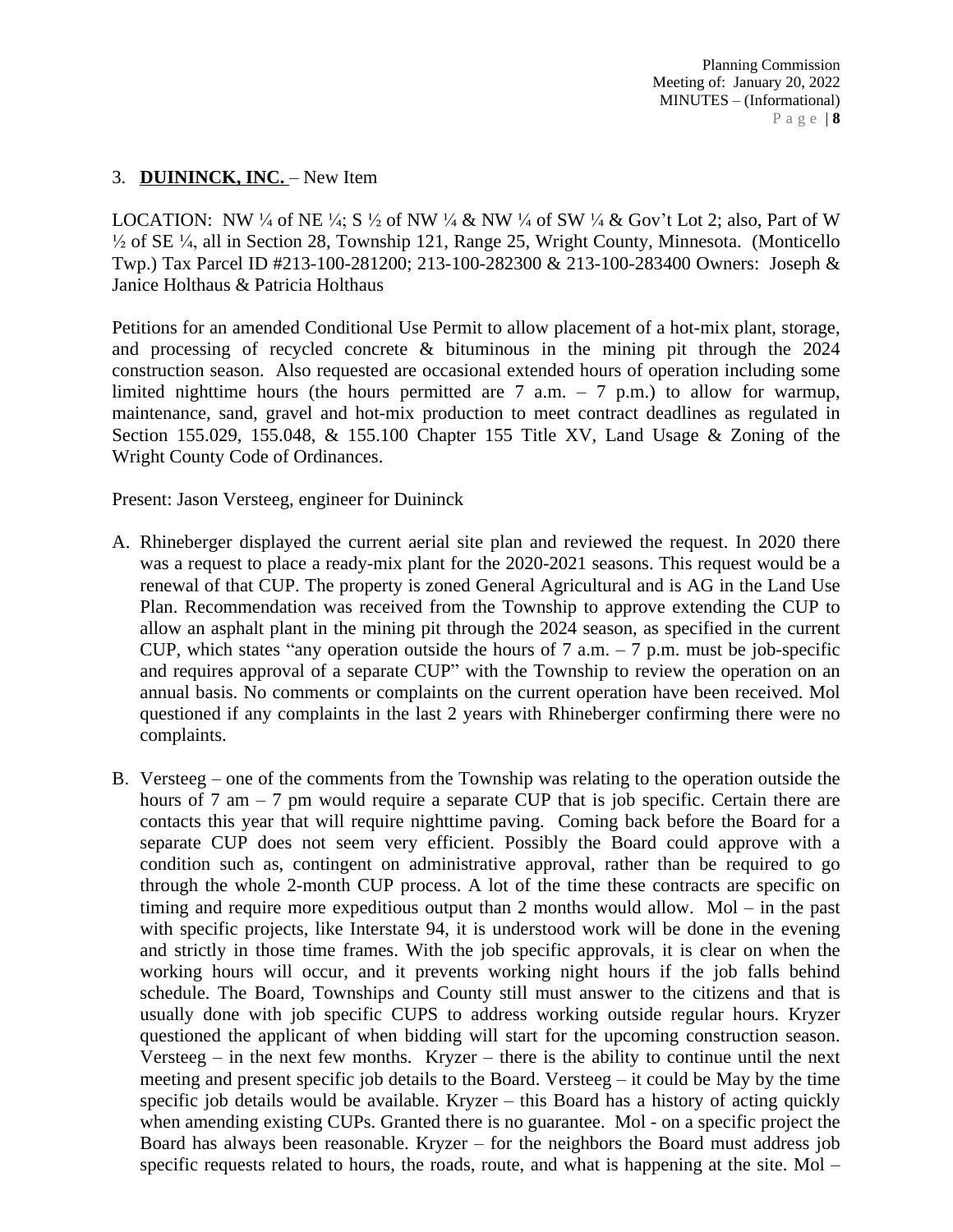nighttime is when people are sleeping, and the neighbors don't like to have their sleep interrupted.

- C. Kenneth Krienk neighbor on Cameron Ave. appreciates the Board not allowing continuous operating hours. It does get irritating hearing hauling semis after 7 pm. With another mining operation just down the road the semis seem to go down County Road 131 instead of staying on Highway 25 and last summer was painful during the evening with the amount of hauling. Does not want to see approval of night hauling.
- D. Felger there have been occasions when the Board allowed for extended hours. Specifically recalled a project on I-94 and Hwy 25 when MNDOT required contractors to do nighttime work. However, since he has been on the Board, he does not recollect allowing extended hours without a job specific reason to do so.
- E. Greninger questioned if there is still quite a bit of construction on I-94 between Monticello and Clearwater. Mol confirmed construction work will probably continue until the Fall of 2022. Not aware of open contractors for that project.
- F. Versteeg not opposed to job specific, the opposition is the separate CUP. It becomes a timing issue and coming back through the process again is time consuming. Kryzer – you can wait 30 days and see if specific jobs comes up. Mol – you can continue until the next meeting and present job specific details. The room tonight is not full of neighbors or opposition, which could indicate you are doing an okay job out there. That does not mean the next meeting won't be filled with public. Versteeg asked for clarification on if the job must be specifically named and under contract. Mol – in the past it has been that way. With Hwy 25, it came out of a specific pit and the Board gave very specific roads and routes that they could haul on. Mahlberg questioned if the contact had to actually be secured or could it be they are bidding on a project with the specific details of that job. The applicant is asking if they have to be under contract or bidding on a project with the specific details provided. Rhineberger – there have been requests at the bidding stage and the bid packet is provided, which gives details of the project, and the applicant presents the route and details to the Board. There have been past approvals where the applicant did not end up doing the job. Versteeg – from the time a project is advertised to the time bidding occurs can be a 2-3 week and the CUP process being 6-8-week process. Mahlberg – there is the option to continue to the February meeting or even the March meeting and if there was a specific project that could be presented for consideration. Rhineberger – approving now, if the Board goes that route, work can continue. If the extension is not approved, work must stop at the site. Mol – cost is about \$425 to get on the agenda for a new hearing. Understands it is more about the timing and maybe not the cost. Not comfortable giving an open operating time period. What happens is jobs come up and there isn't the conversation or conditions placed that prevent damage to the roads or impact on the area.
- G. Felger addressed the applicant and questioned the experience, in other counties, when presented similar situation. Versteeg – this is as far east as their company goes, they do more of their work to the west. As you move farther west there is less nighttime work, and, as a general practice, his company does not do a lot of nighttime work. The preference is to not have night jobs. Felger questioned the experience related to the process or approval of nighttime hours in other jurisdictions. Versteeg – that has not been an issue because they really have not requested nighttime hours. This is new ground for the company. Felger – curious if the Board is up to speed with others regarding granting of nighttime operating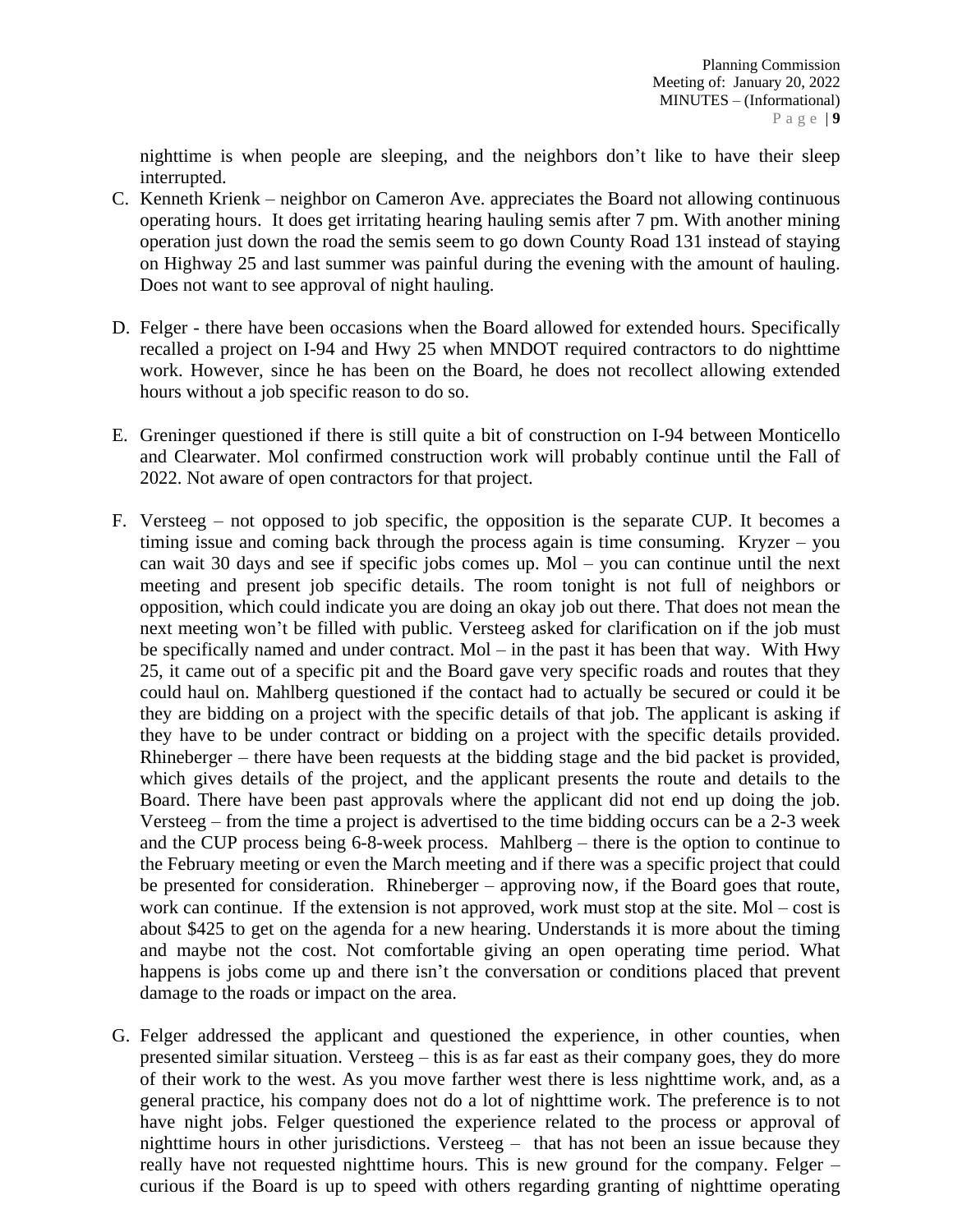hours in advance of getting a specific job. Versteeg – competitors, that work in the metro, set up their permits with 24 hour operation.

- H. Mahlberg asked if the applicant wanted to continue to the February meeting or move forward with a motion. Versteeg stated he would like to move forward with a motion. Acknowledged the site is needed regardless of what jobs come up.
- I. Mahlberg motioned to approve the placement of the hot-mix plant, storage, and processing of recycled concrete & bituminous in the mining pit through the 2024 construction season, in accord with the plans submitted and the description provided by the applicant on the record with the following condition: Any operations outside the hours of 7 a.m. -7 p.m. must be jobspecific and will require a sperate Conditional Use Permit and Township to review on an annual basis. Second by Greninger.

*Discussion: Felger addressed Rhineberger regarding the job specific comment about not necessarily being under contract. Rhineberger – job specific details would be laid out in any bid packet which the Board could use when reviewing a request. The packet would provide details about the duration, material, job hauling requirements and details specific to the job that the Board would review and use for their decision.*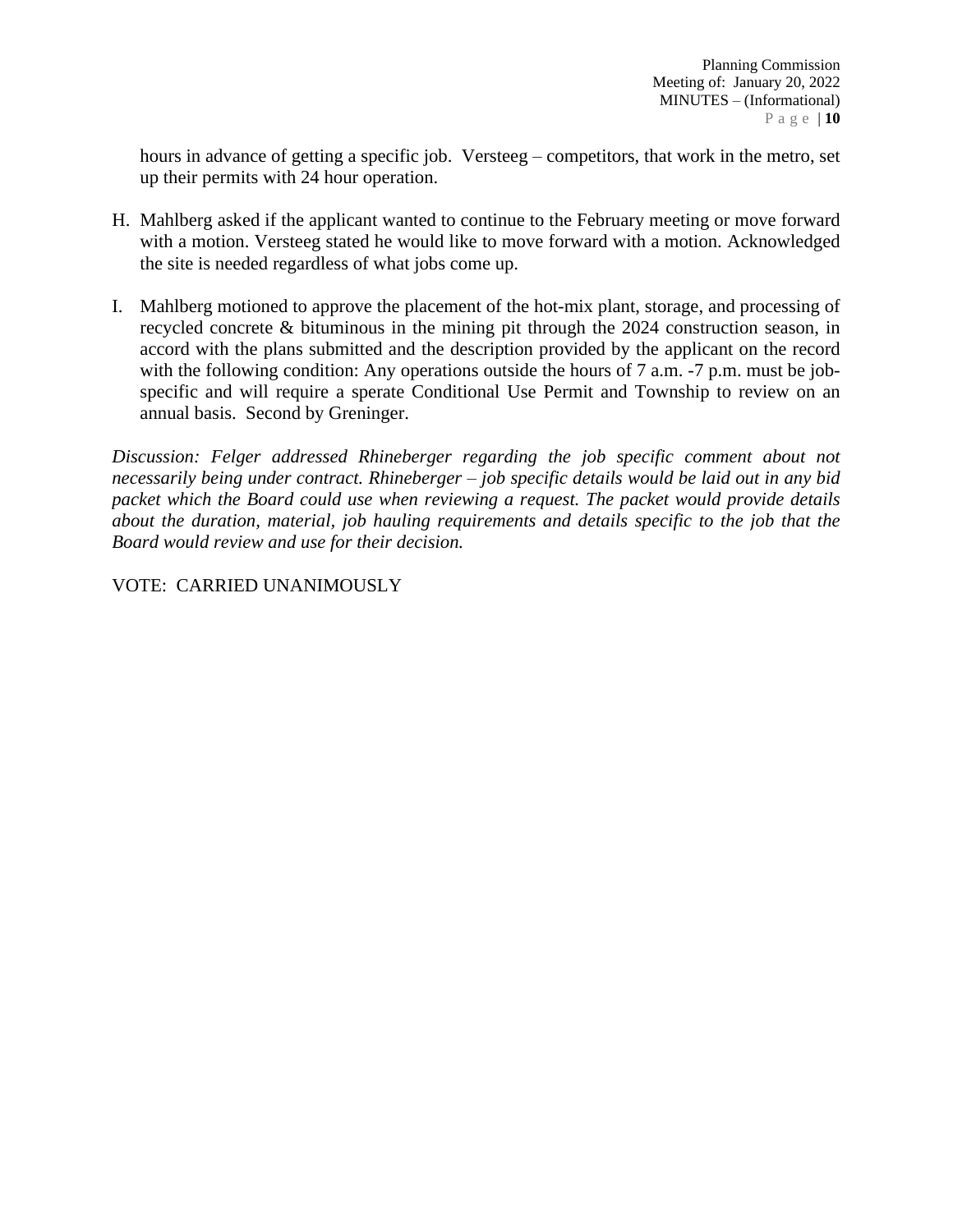## 4. **KATHLEEN OSBORNE** – New Item

LOCATION: 175 County Road 37 NE – SW  $\frac{1}{4}$  of SW  $\frac{1}{4}$  also S 500 feet of W 300 feet of NW ¼ & SW ¼ & SW ¼ & NW ¼ S of Road and NW ¼ of SW ¼ also S ½ of NE ¼ and part of N  $\frac{1}{2}$  of NE  $\frac{1}{4}$  of County Rd 37 & E  $\frac{1}{2}$  of NW  $\frac{1}{4}$  of County Road 17, Section 31, Township 125, Range 25, Wright County, Minnesota. (Monticello Twp.) Tax #213-100-313300 & 213-100-312302 Property Owner: Rolling Hills Landfill Inc.

Petitions to renew a temporary mining and excavation permit issued as a Conditional Use Permit on November 11, 2013 (and renewed in 2017 and 2019) to allow continued mining in the borrow pit for material used in the daily cover at the landfill as regulated in Section 155.029(6), 155.48(D), & 155.100 of Chapter 155 Land Usage and Zoning, Title XV of the Wright County Code of Ordinances.

Present: Kathleen Osborne, LRS; Dale Gapinski, Operator at Rolling Hills Landfill

- A. Rhineberger displayed the maps to show the location, zoning, and land use. Request is to renew the temporary mining and excavating permit issued as a Conditional Use Permit on November 11, 2013, and renewed in 2017 and 2019, to allow continued mining in the borrow permit for material used in the daily cover at the landfill. The plans presented are from 2019 as the exact same plan and operation request is a continuation of the 2019 plan, as the barrow on site has not been completed. The Township has recommended approval of the renewal, as it is not an expansion of the operation, to run for 2 years to December 31, 2023. No other comments or complaints have been received.
- B. Mol asked if anyone from the public had comments. Hearing no response, returned to the Commission for questions and comments.
- C. Mahlberg moved to approve an extension to the Conditional Use Permit approved in 2013 for 2 years, to expire December 31, 2023, according to the plans previously submitted by Wenck Associates, project 3030-0018, dated October 2019, provided the finished slope of the restoration be no greater than 23% exactly, and all other requirements of the original permit be met. All mining and restoration must be completed by the expiration date and trees planted for a buffer be no less than 4' in height. Seconded by Greninger.

*DISCUSSION: Mahlberg asked for details on the plan and activity occurring at the site. Gapinski – slow at this time. Caped 8 acres last year with a balance of roughly 14 acres left. Osborne – LRS recently purchased the Landfill as part of a greater acquisition involving several companies in Minnesota. As an internal Engineering Consultant there is another employee of LRS that is involved in the planning and decisions for the future plan of the property. That staff member has mentioned that in Quarter 2 a detailed plan will be presented to the Township. With that report in the works there is no real details to report tonight.* 

*Kryzer questioned how much air space is left. Gapinski – not sure on the amount of air space and volume left. Osborne - they did a fly over this year and the end report is currently being worked on. There is not that much left and probably settling more. Kryzer – is the plan to bring stuff in or do final cover. Osborne – current contracts are being worked on with no additional*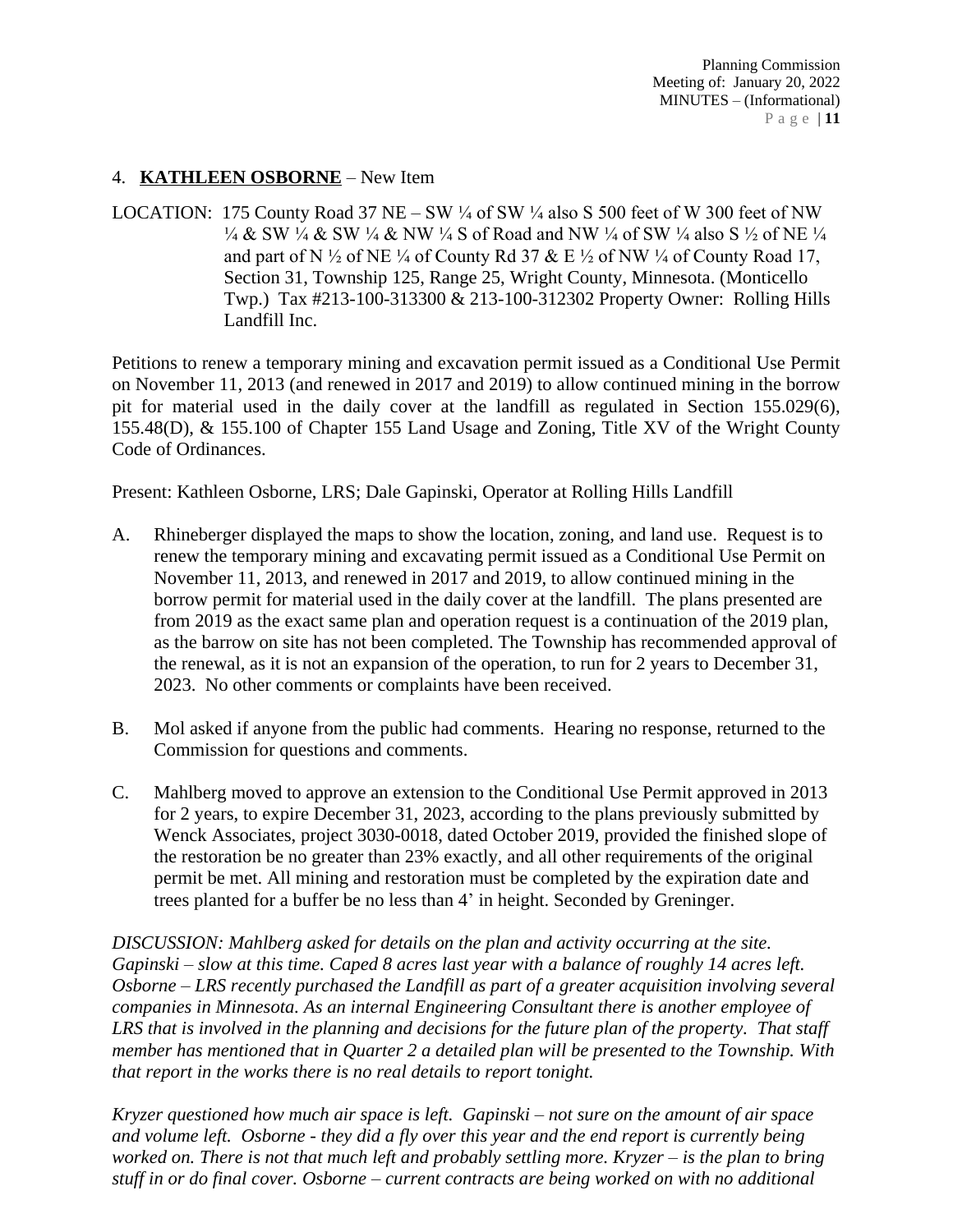*contracts being added. Mol – with what is going on out there will there be enough in this borrow pit. Gapinski – yes, there is very minimal that comes out of there. Osborne – used more for daily operations and during closer construction the soils were brought in from off site. Mahlberg – Quarter 2 update is not just how to finish or expect to finish but the property to the east as well. Osborne – decision on when to completely close the site or direction on filling and capping should be in that report. Gapinski - the barrow pit will be used for the next 30 years with the maintenance and erosion control measures that are required.*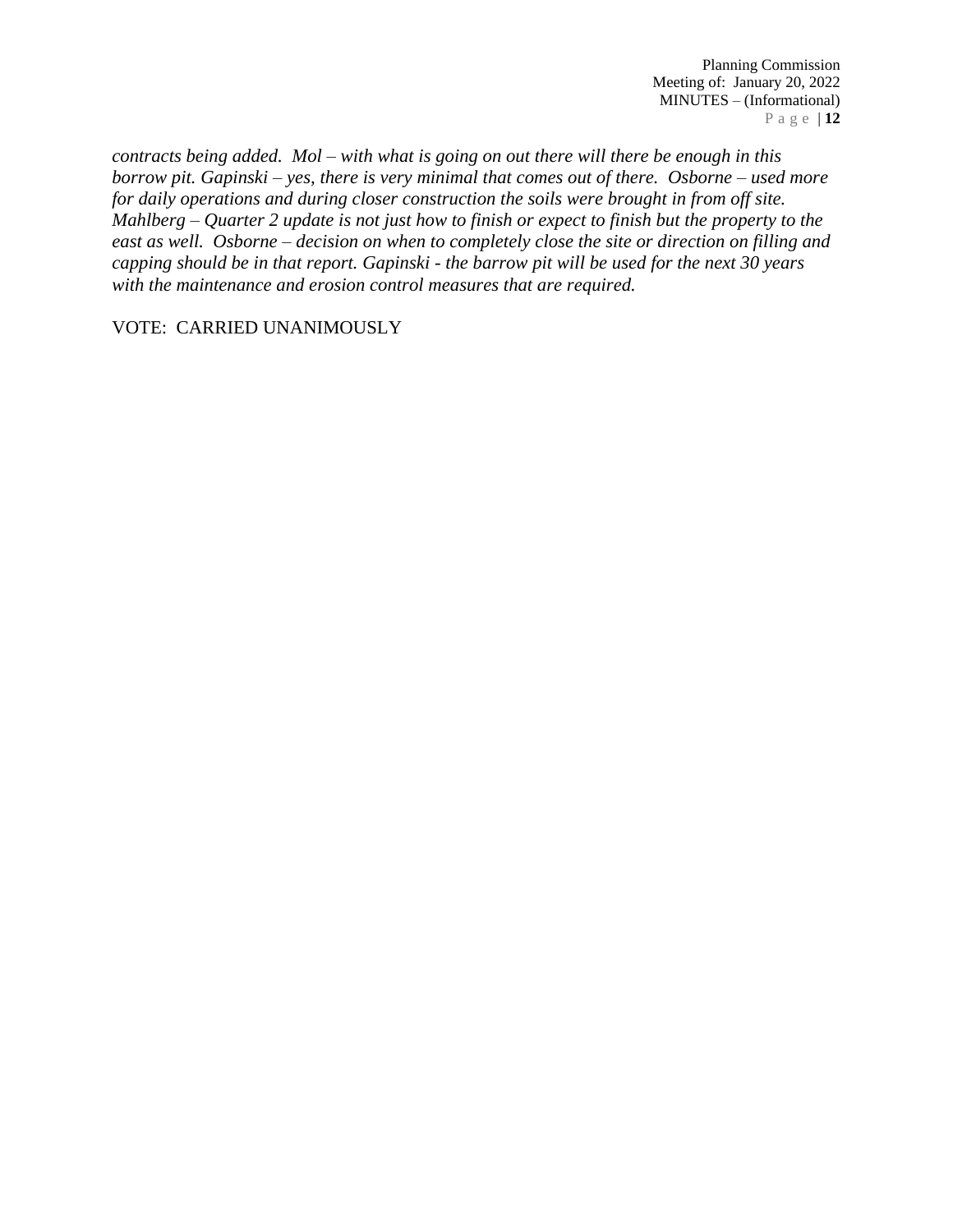## 5. **NORTHWEST PROPERTY SERVICES** – New Item

LOCATION: XXX 65<sup>th</sup> Street SE – Part of NW  $\frac{1}{4}$  of SE  $\frac{1}{4}$  & NE  $\frac{1}{4}$  of the SE  $\frac{1}{4}$ , Section 01, Township 118, Range 25, Wright County, Minnesota. (Franklin Twp.) Tax #208-200-014200 Property Owner: Dwayne Ganzel

Petitions for a Conditional Use Permit for a land alteration involving approximately 25,000 cu. yds. of material to add roughly three feet of clean fill material to an old gravel pit to make the land better for farming as regulated 155.029, 155.048, & 155.101, Chapter 155 of Title XV, Land Usage & Zoning of the Wright County Code of Ordinances.

Present: John Fritz

- A. Rhineberger reviewed the petition details with the site plan displayed. There are three different sites where fill will be brought in. The northern area is two sites that are bisected by a drainage area. The 2<sup>nd</sup> location is an old mining pit, with a wetland. Comment from SWCD gave approval of fill going into the wetland, as it was artificially created. The 3rd site is a rectangular field that does have some slope. Rhineberger continued to review each site with details specific to that location, with pictometry displayed. The old gravel pit, with the wetland, will be filled to an elevation of 930. The northern portion of the request is within the shoreland area and the floodplain of the North Fork Crow River. Elevation of the floodplain in this area is approximately 917, with roughly half of the 2 sites on this parcel at that 917 elevation. The 2-3 feet of fill being brought in would bring the parcel above the flood elevation. There is no portion on this location 2-3 feet below the flood elevation. This could be a concern with non-compacted soil eroding. The 2-3 feet of clean fill being added to the larger rectangular field could be incorporated into the existing soils. The Township did approve the request. The County Highway Department did respond there are conditions they would like to see as part of the motion: no proposed fill will be allowed in the right-of-way, truck hauling signs shall be placed along CSAH 17, and the roadway shall be cleaned and swept daily.
- B. Fritz stated most of the fill will accommodate the Delano Gun Club operation that will be starting. The part of the floodplain could be removed from the proposal. Mol questioned where the material would be coming from. Fritz – street dig outs, large commercial buildings, basements. Mol questioned if there are specific jobs. Fritz – not currently.
- C. Mark Baumann, Delano Sportsman Club no problem with the request. Feels that it is important to utilize this property as quickly as possible before the city makes its way to this area, and nothing can be done. This will be an improvement for the whole area. Kryzer – applicant made a comment that providing fill for this area will help the Gun Club. Baumann – not specifically the Gun Club, the area around the property itself. There can be a lot of clean fill generated at construction site that needs to go somewhere. Fritz – this project could help the Gun Club when they apply for a grading or mining permit by providing a location for the fill. Bauman – not applying for a grading permit but yes, it could potentially give the Gun Club a place for their fill. Fritz – the main goal is to turn 3-4 acres of usable farmland back into production.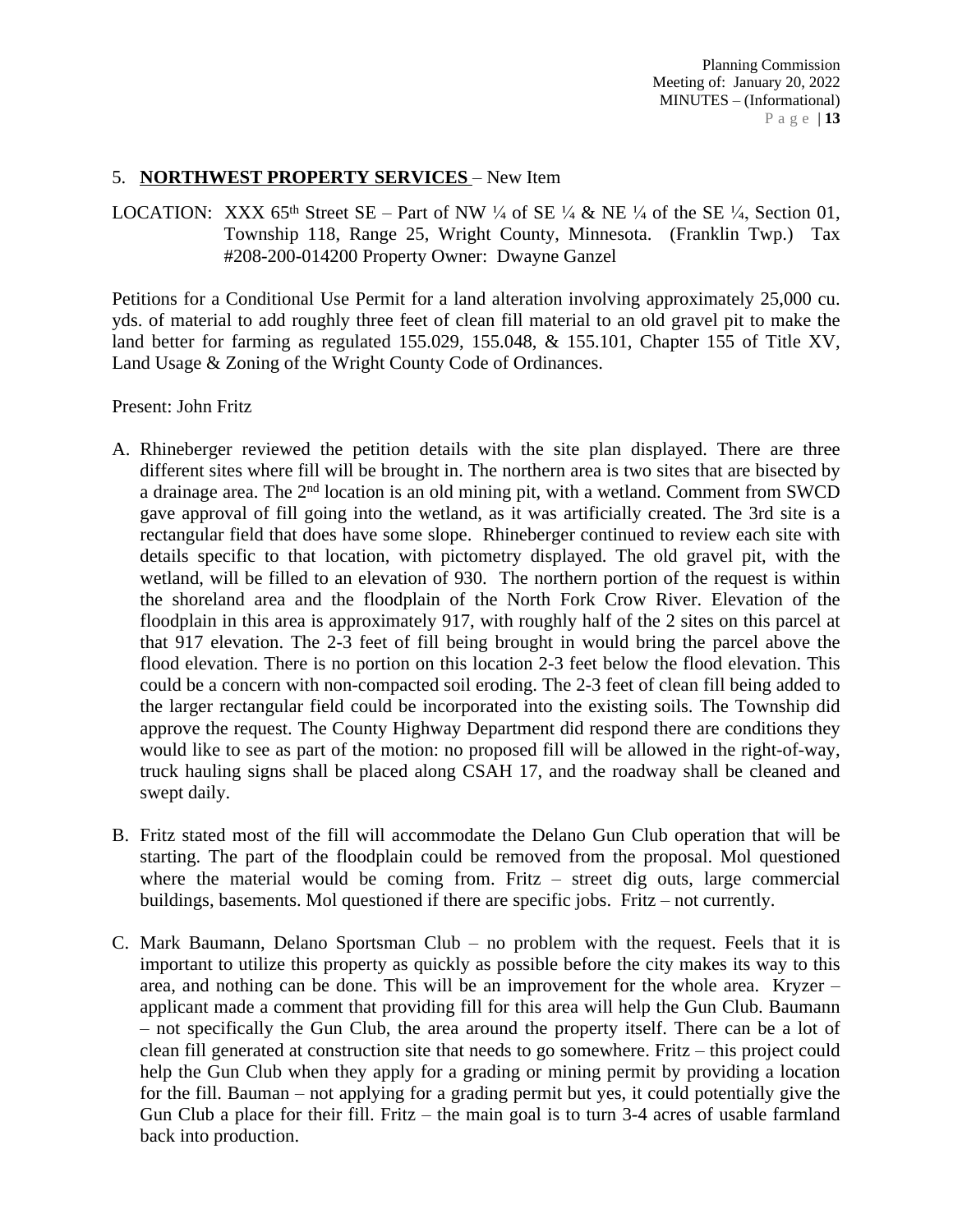- D. Felger addressed the rectangular location and what the plan is. Fritz cover the area with 2-3 ft. of fill primarily the eastern portion. Felger questioned if the applicant deleted from the request the area North of the County Road, where the flood plain is located. Rhineberger indicated that area would not be receiving fill, because of the floodplain, but the Board needs to incorporate that comment into the motion. Felger – to be clear the applicant is barred from touching the area in floodplain with fill. Rhineberger – a CUP is the proper channel to apply for fill in a floodplain. In this case, the portion of the floodplain ordinance was not included in the request and therefore not part of the notice. Typically, engineering plans, soil compaction reports and erosion control measures are included with the floodplain proposal. Adding fill into a farm field that is in the floodplain could warrant additional information and conversation. Mol –dumping fill onto a farm field, within a floodplain, could potentially result in that loose soil eroding into the river during a flood. We do not want to see more dirt added into the river. Rhineberger – the added 2-3 feet of fill might not incorporate into the native soil and if a flood occurs that fill could flow into the river.
- E. Mahlberg questioned thoughts of erosion control measures on the eastern portion. Rhineberger – with the amount of slop that is there and not being native soil, the Board might want to see an increased buffer strip between the western portion of the field to allow filtration before water hits the trees, woods, or other wetlands in that area. There is already some natural filtration in these areas the Planning Commission might want to see a stormwater management plan. This area will be farmed so is that extra dirt making a difference and needing to be addressed. Mahlberg – the Board will not be able to add a condition that states approval on the condition of adequate erosion control measures; that is meaningless. Rhineberger agreed that in this situation there is not a single trigger, a general condition would be meaningless. Fritz stated that he is Erosion Control Certified through the State of Minnesota and plans to take all measures to prevent erosion. Bravinder – hesitant to put those conditions or controls into the motion.
- F. Kryzer questioned the applicant if a NPDS permit is required. Fritz that permit is not required.
- G. Mahlberg motioned to approve approximately 20-30,000 yards of clean fill material to be placed according to the plans and description provided by the applicant. Except, the area identified as area "B" north of the road, which was withdrawn by the applicant. Conditions: hours of operation limited from 7:00 a.m. – 7:00 p.m. Monday-Friday, no fill to be placed in the highway right-of-way, truck hauling signs to be placed along CSAH 17, the roadway shall be cleaned/swept daily. Seconded by Bravinder.